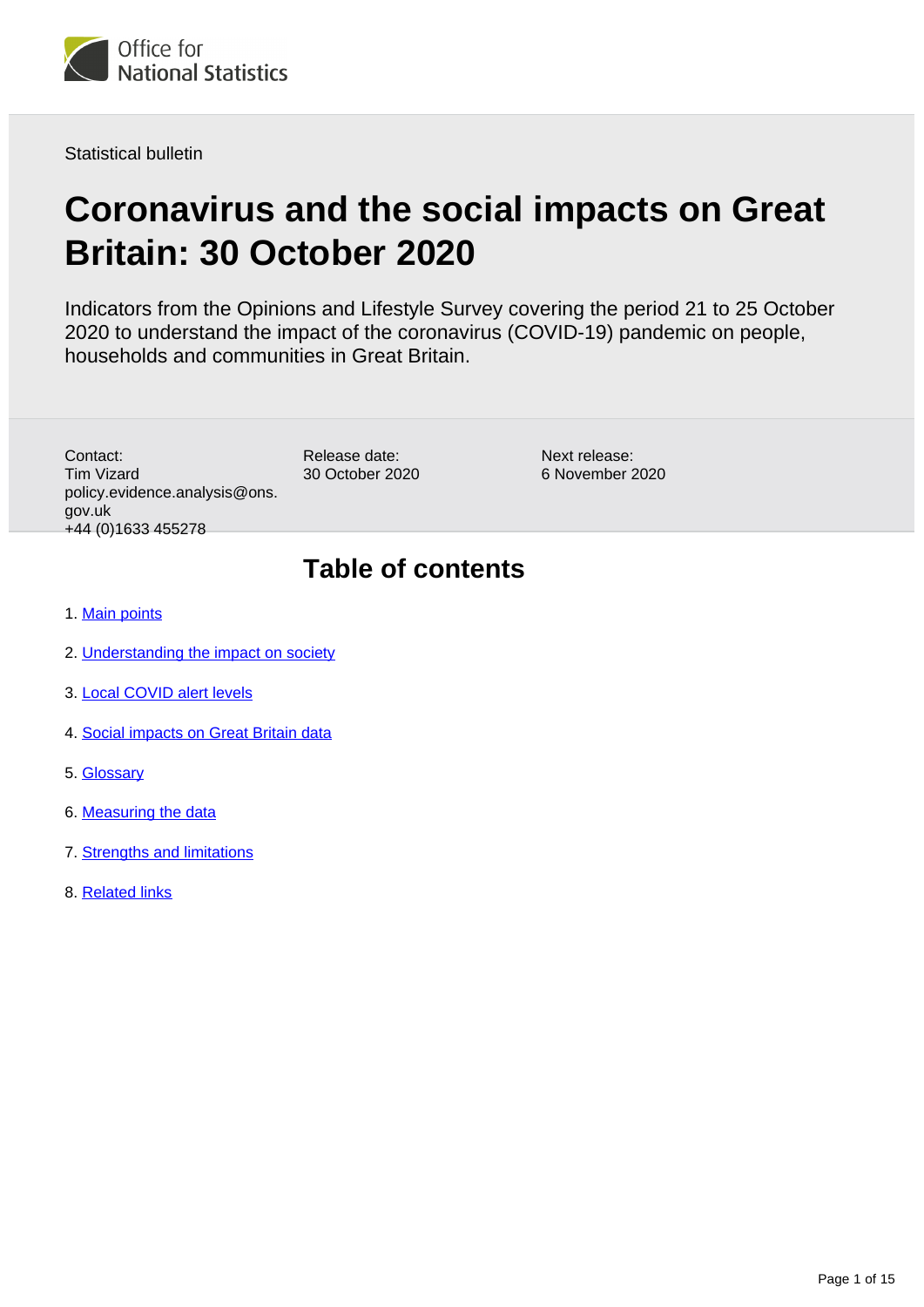# <span id="page-1-0"></span>**1 . Main points**

- We asked adults in England which of the three local COVID alert levels they were in between 21 and 25 October 2020: nearly half (48%) reported that they were in tier 1, nearly 4 in 10 (37%) said they were in tier 2, and 1 in 10 (10%) said they were in tier 3.
- Nearly 8 in 10 (78%) adults in England said it was easy or very easy to find out about the alert level in their area, with nearly 6 in 10 (57%) adults in England referring to television news for information on local restrictions.
- Those who were in higher tier levels in England reported lower levels of socialising with others indoors but the opposite was true for those in local restrictions in Scotland and Wales.
- For all areas with local restrictions, people were more likely to avoid physical contact with older people or other vulnerable people when outside the home.
- The proportion of working adults in England who worked from home in the last week was higher among those living in tier 2 (46%) and tier 3 (42%) than those in tier 1 (37%) – there were similar trends for those working from home exclusively during the week.

Responses to this survey were taken after the UK government announced the introduction of local COVID alert levels in England on 12 October 2020. Responses were also taken both before and after the coronavirus "firebreak" rules were put in place in Wales on 23 October."

# <span id="page-1-1"></span>**2 . Understanding the impact on society**

This weekly bulletin contains data and indicators from a new module being undertaken through the Office for National Statistics' (ONS') Opinions and Lifestyle Survey (OPN) to understand the impact of the coronavirus (COVID-19) pandemic on British society.

The statistics in this publication are based on a survey of 6,237 adults aged 16 years and over in Great Britain conducted between 21 and 25 October 2020 (inclusive). Results from this week are based on 4,226 responding adults (68% response rate).

This bulletin presents a summary of results, with further data including [confidence intervals](https://www.ons.gov.uk/methodology/methodologytopicsandstatisticalconcepts/uncertaintyandhowwemeasureit#confidence-interval) for the estimates contained in the [associated datasets](https://www.ons.gov.uk/peoplepopulationandcommunity/healthandsocialcare/healthandwellbeing/bulletins/coronavirusandthesocialimpactsongreatbritain/30october2020/relateddata). Where changes in results from previous weeks are presented in this bulletin, associated confidence intervals should be used to assess the [statistical significance](https://www.ons.gov.uk/methodology/methodologytopicsandstatisticalconcepts/uncertaintyandhowwemeasureit#statistical-significance) of the change.

The bulletin this week is based on a much larger sample, approximately three times the size of the previous week, in England. While we work to understand the impacts of this change on the results that we present in this release, we are publishing a condensed version of the bulletin and datasets this week. The new increased survey sample size will allow us to explore additional breakdowns by region and various other characteristics in future weeks.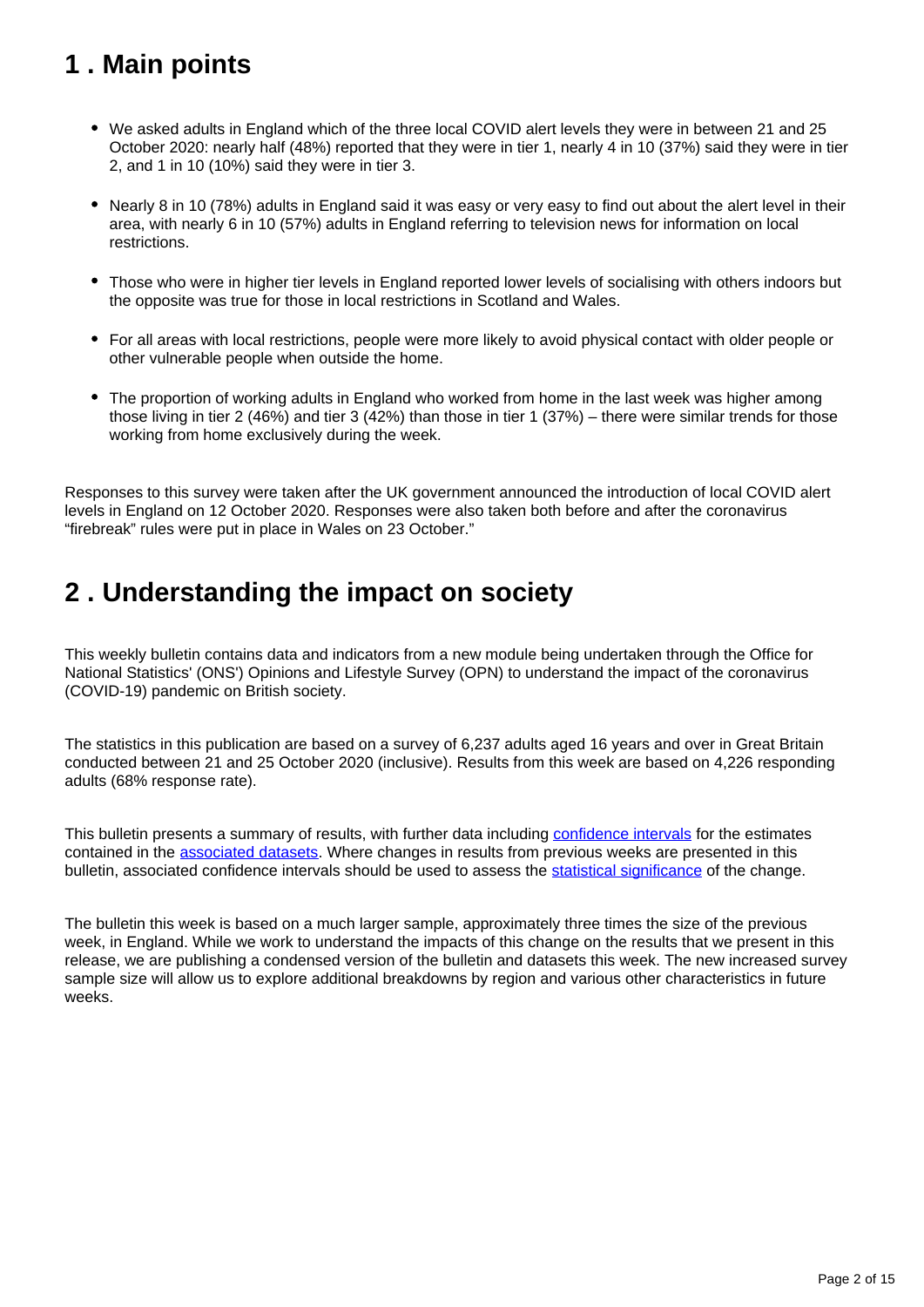# <span id="page-2-0"></span>**3 . Local COVID alert levels**

On 12 October 2020, the UK government introduced a [local COVID alert system](https://www.gov.uk/government/news/prime-minister-announces-new-local-covid-alert-levels) in England. This week we asked people which COVID alert level or "tier" they believed their area was under. Tier 1 is the "medium" alert level and consists of the current national measures, which came into force on 25 September, while tier 2 builds on these national restrictions, particularly limiting mixing with different households indoors, and tier 3 is the "very high" alert level, which extends these restrictions further including restricted mixing with different households indoors and outdoors. Plus restrictions in terms of pubs and bars not serving a substantive meal. Further restrictions may also be in place depending on agreements between national and local government.

This week nearly half of adults (48%) in England reported they were in tier 1, while nearly 4 in 10 (37%) reported they were in tier 2, and 1 in 10 (10%) in tier 3, the remaining 5% did not know or were unsure.

When asked where they looked for information about the restrictions in their area, nearly 6 in 10 (57%) adults referred to television news while 36% referred to the NHS COVID app and 35% to online and print news sources. Other sources of information that people referred to are shown in Figure 1.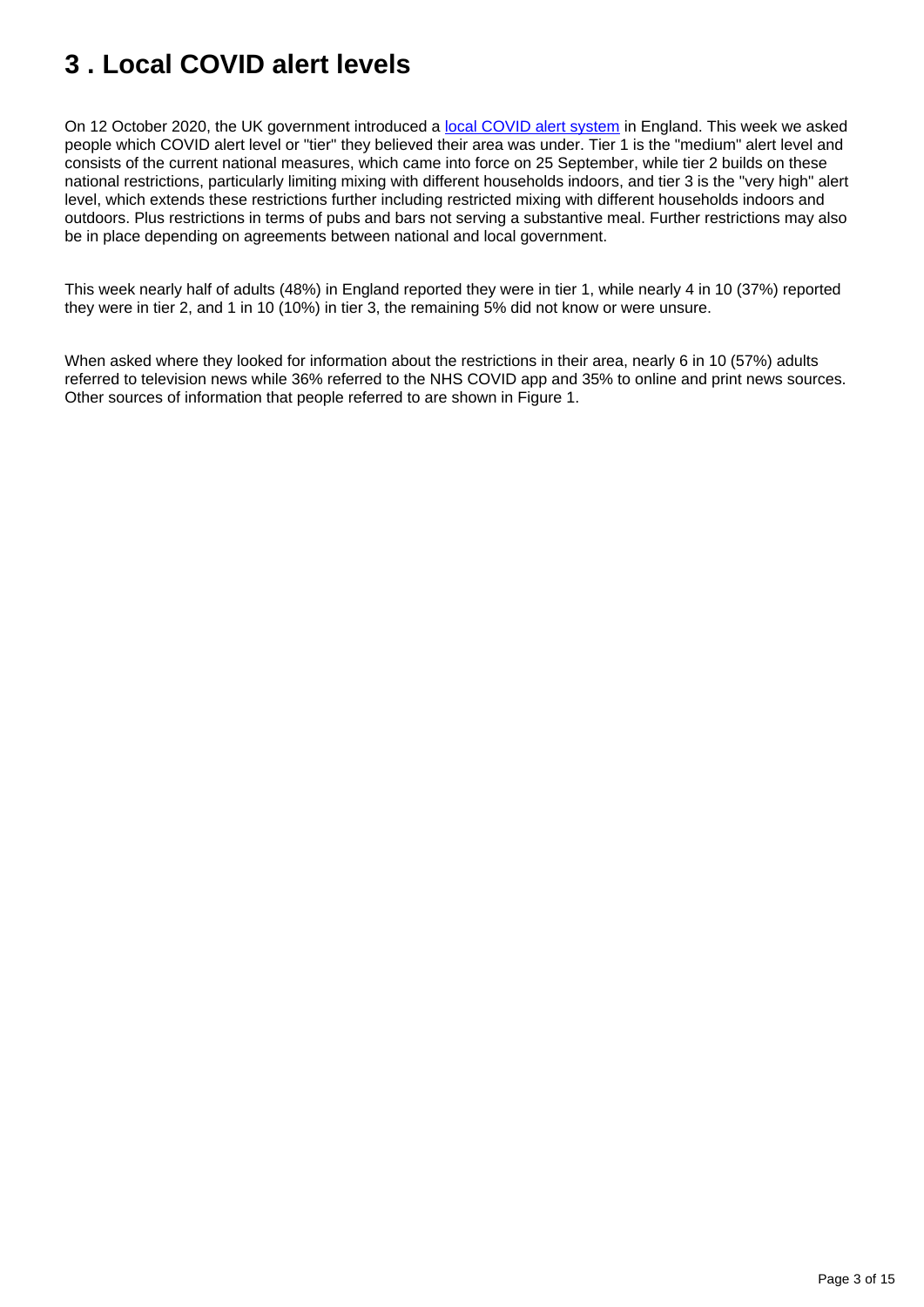#### **Figure 1: Adults in England were most likely to look at television news for information about local restrictions**

#### **England, 21 to 25 October 2020**

## Figure 1: Adults in England were most likely to look at television news for information about local restrictions

England, 21 to 25 October 2020



#### **Source: Office for National Statistics – Opinions and Lifestyle Survey**

#### **Notes:**

- 1. Question "Where have you looked for information about the current local COVID Alert Level where you live?"
- 2. Respondents could choose more than one category so percentages will not sum to 100.

Nearly 8 in 10 people said that it was easy or very easy to find out about the alert levels in their area (78%), while only 2 in 100 (2%) found it difficult or very difficult.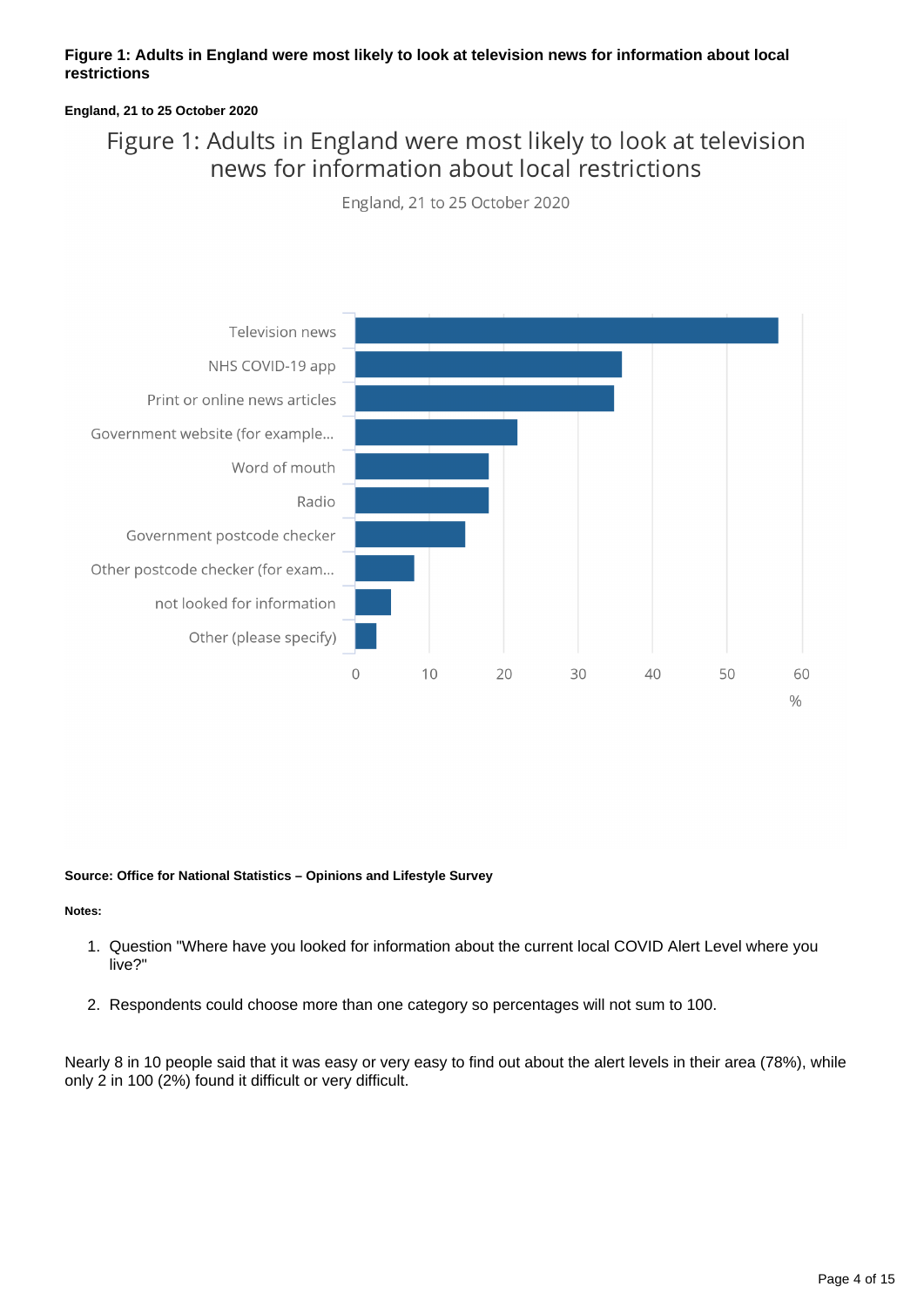## **Socialising and meeting up**

This week, people were asked to think of the largest group they had met up with indoors (excluding a work or education setting) in the past seven days, including themselves. It is important to note that this group size could include people (partially or solely) from within an individual's household and or support bubble. Therefore it should not be considered a precise measure of compliance with government guidance.

Those who were in higher tier levels in England reported lower levels of socialising with others indoors but the opposite was true for those in local restrictions in Scotland and Wales, as shown in Figure 2. For example, 1 in 10 (10%) adults living under tier 1 restrictions in England said they had not met up with anyone else indoors, compared with 2 in 10 adults (20%) living in tier 2 and nearly a quarter of adults living in tier 3 (24%). Among those adults who met in a group of more than six, 4% met with only people from their household. Among those who had met in a group of between two and six people, 35% said the group only contained members of their household. For those that live in tier 1 alert areas, 25% of those who met in a group of between two and six people had done so only with their household members, and this figure is 45% for those in both tier 2 and 3 areas.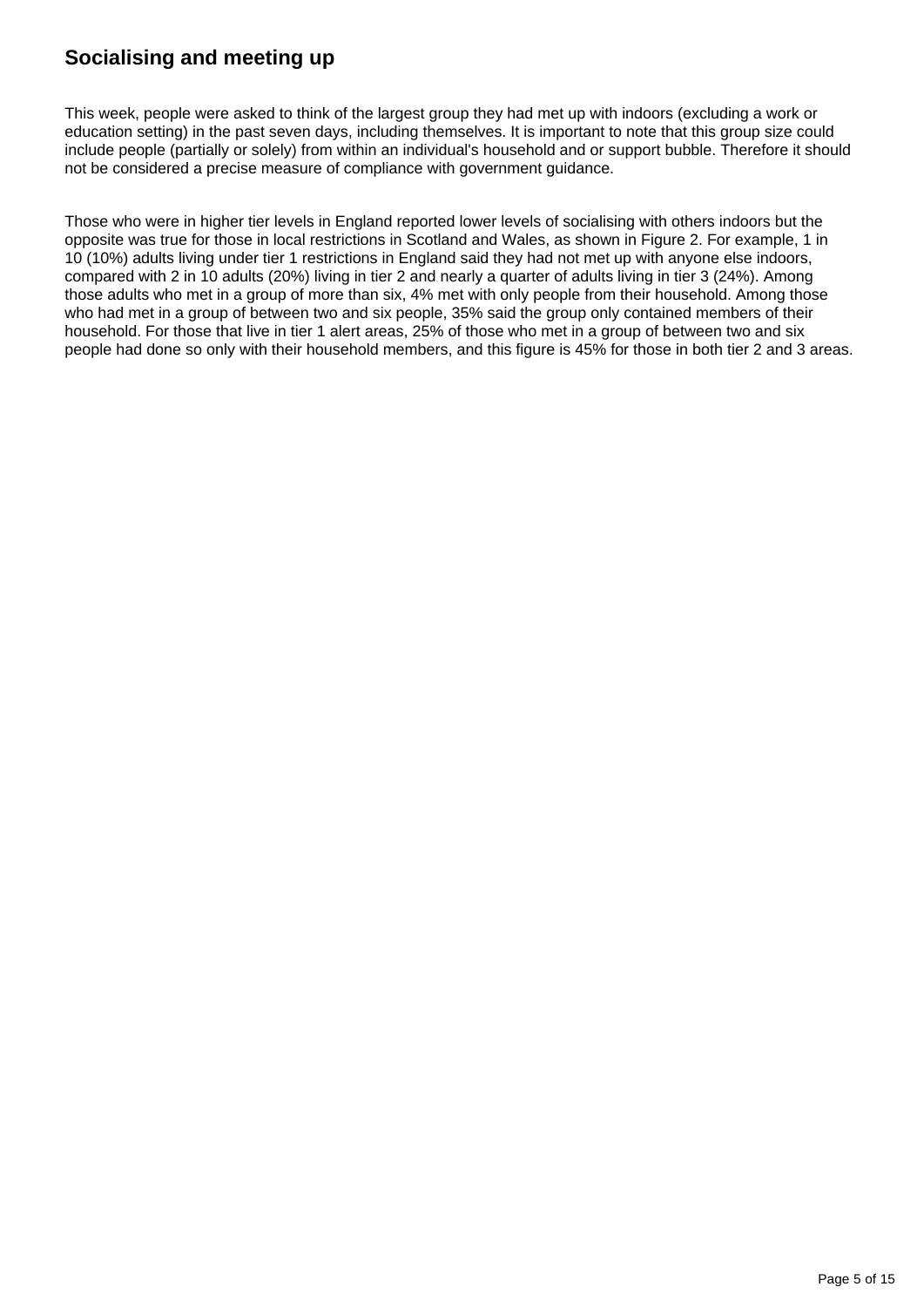#### **Figure 2: Levels of socialising indoors varied by whether someone was in tiers 1 to 3, or a local restriction area in Scotland and Wales**

#### **Great Britain, 21 to 25 October 2020**

## Figure 2: Levels of socialising indoors varied by whether someone was in tiers 1 to 3, or a local restriction area in Scotland and Wales



Great Britain, 21 to 25 October 2020

#### **Source: Office for National Statistics – Opinions and Lifestyle Survey**

#### **Notes:**

- 1. Question: "Excluding work or education, please think of the largest group that you have met with indoors in the past seven days. How many people were in the group including yourself?"
- 2. A person is considered to be in a local lockdown area if they self-reported as such. This has not been defined by an official list of areas in which people live. The definition is included in the [Glossary.](https://www.ons.gov.uk/peoplepopulationandcommunity/healthandsocialcare/healthandwellbeing/bulletins/coronavirusandthesocialimpactsongreatbritain/30october2020#glossary)
- 3. Percentages may not sum to 100 because of rounding.

Just over 1 in 10 (12%) of those living in areas with local restrictions in Wales and Scotland said they had not met up with anyone else indoors, compared with over a quarter (26%) of adults in areas not subject to local restrictions.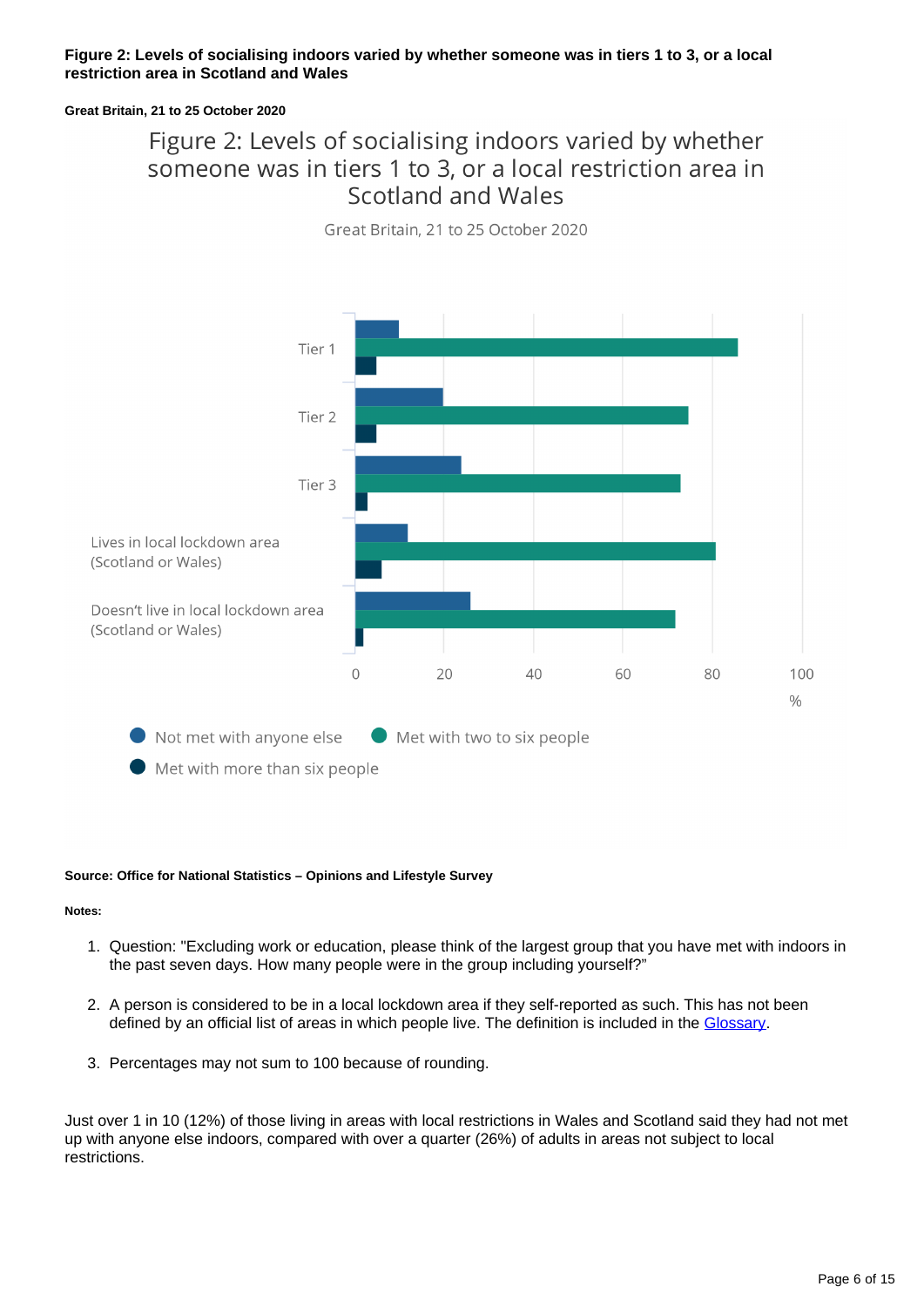## **Social distancing**

Among those who had socialised indoors or outdoors with people outside their household or support bubble in the past seven days, around 8 in 10 (84%) adults said they always or often maintained social distancing. For those in tier 3 in England and those subject to local restrictions in Wales and Scotland, these proportions were slightly higher, at 87% and 90% respectively.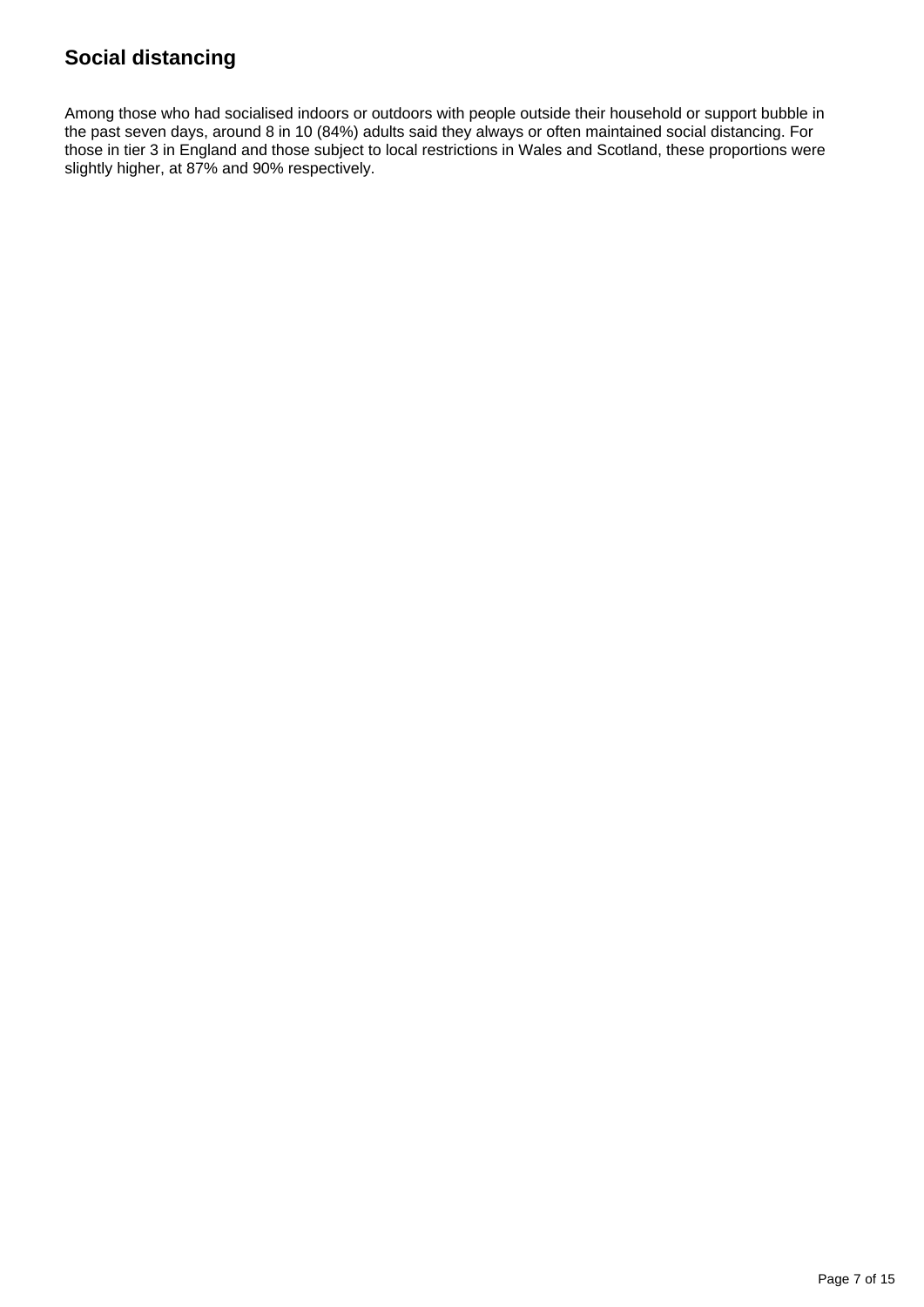#### **Great Britain, 21 to 25 October 2020**

## Figure 3: Maintaining social distancing varies across COVID alert areas

Great Britain, 21 to 25 October 2020



#### **Source: Office for National Statistics – Opinions and Lifestyle Survey**

**Notes:**

- 1. Question: "In the past seven days, when you have met up with people outside of your support bubble, how often have you maintained social distancing?"
- 2. Base population: adults who had socialised indoors or outdoors with people outside their household or support bubble in the past seven days.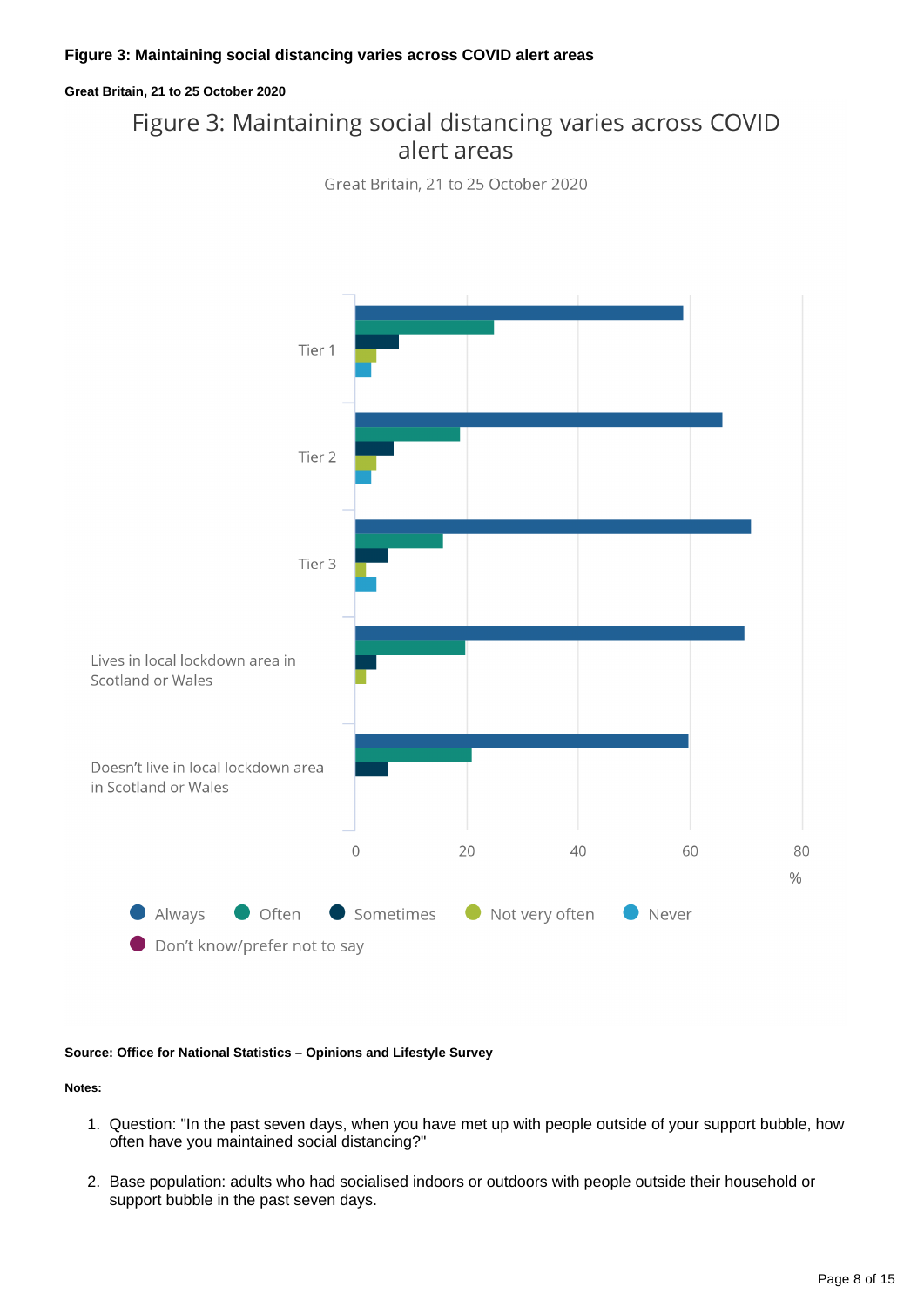We also asked people who had left their home in the past seven days if they had avoided contact with older people or other vulnerable people. Nearly three-quarters of adults (74%) living under tier 1 restrictions said this was the case, compared with over 8 in 10 (81%) adults who were living in tier 2, and 85% for adults living in tier 3.

### **Impact on work**

The proportion of working adults in Great Britain who said they had worked from home exclusively this week was higher for those living in tier 2 (34%) and tier 3 (33%), when compared with those living under tier 1 restrictions (24%).

#### **Figure 4: Those who worked exclusively from home during the last week by COVID alert area**

#### **Great Britain, 21 to 25 October 2020**

## Figure 4: Those who worked exclusively from home during the last week by COVID alert area



Great Britain, 21 to 25 October 2020

#### **Source: Office for National Statistics – Opinions and Lifestyle Survey**

#### **Notes:**

- 1. Question "Among those who were working, the % of adults that had worked from home and not travelled to work".
- 2. A person is considered to be in a local restriction area or Tier 1, 2 or 3 area if they self-reported as such. This has not been defined by an official list of areas in which people live. The definition is included in the [Glossary](https://www.ons.gov.uk/peoplepopulationandcommunity/healthandsocialcare/healthandwellbeing/bulletins/coronavirusandthesocialimpactsongreatbritain/30october2020#glossary).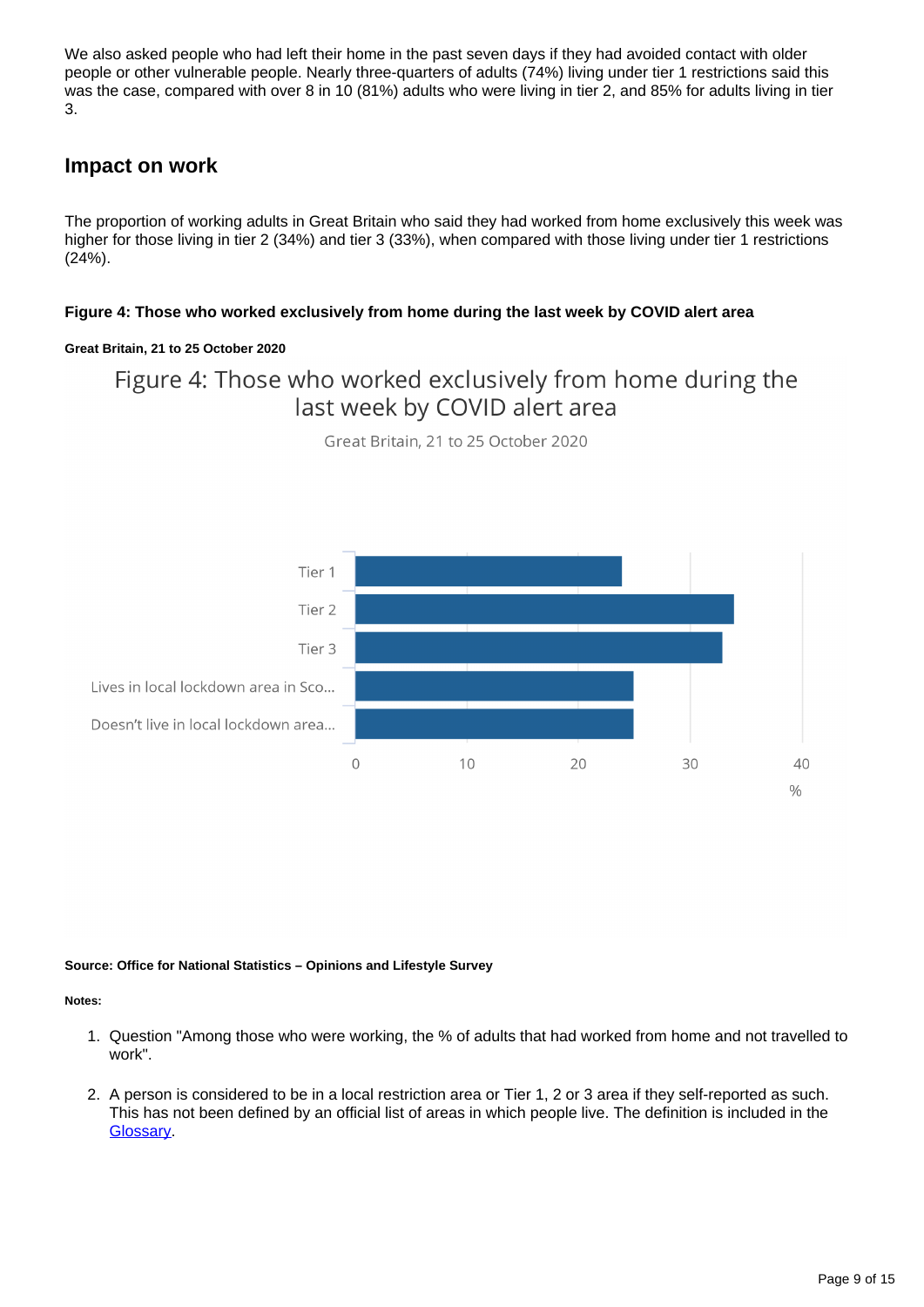There was also some variation in working patterns when comparing groups under different levels of restrictions. For example, the proportion of working adults in England who worked from home in the last week was higher among those living in tier 2 (46%) and tier 3 (42%), when compared with those living under tier 1 restrictions (37%).

In Scotland and Wales, the proportion of working adults who had worked from home was also higher for those living in a local lockdown area. Just under 4 in 10 (39%) working adults living in a local lockdown area had worked from home, compared with just over 3 in 10 (31%) who did not live in a local lockdown area. However, there was no difference in the proportion working from home exclusively.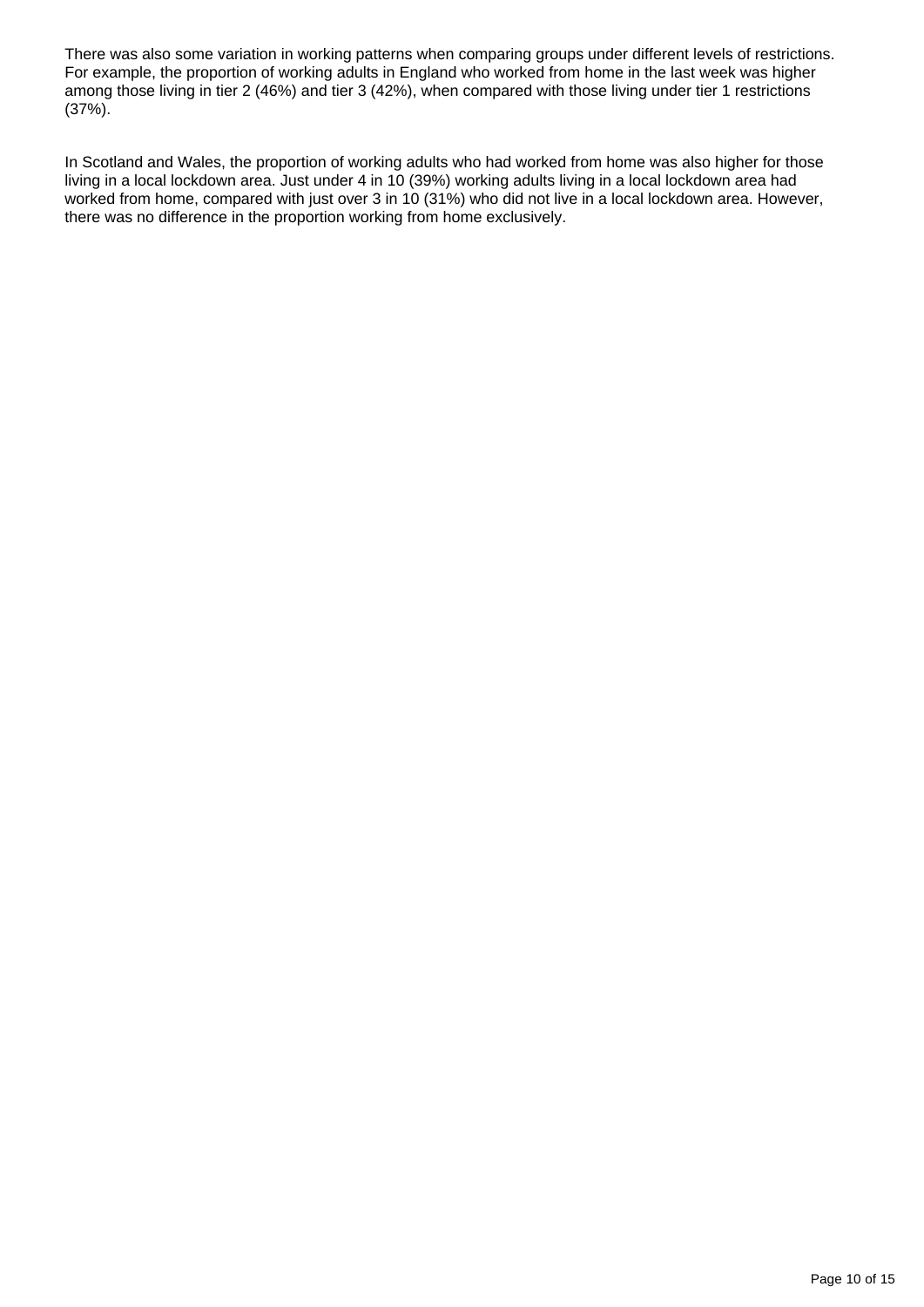#### **Figure 5: Working patterns by COVID alert level in England, and those living with local restrictions in Wales and Scotland**

#### **Great Britain, 21 to 25 October 2020**

## Figure 5: Working patterns by COVID alert level in England, and those living with local restrictions in Wales and Scotland

Great Britain, 21 to 25 October 2020



#### **Source: Office for National Statistics – Opinions and Lifestyle Survey**

#### **Notes:**

- 1. Question "In the past seven days, have you worked from home because of the Coronavirus (COVID-19) outbreak?"
- 2. A person is considered to be in a local restriction area or Tier 1, 2 or 3 area if they self-reported as such. This has not been defined by an official list of areas in which people live. The definition is included in the [Glossary](https://www.ons.gov.uk/peoplepopulationandcommunity/healthandsocialcare/healthandwellbeing/bulletins/coronavirusandthesocialimpactsongreatbritain/30october2020#glossary).
- 3. Percentages may not sum to 100 because of rounding.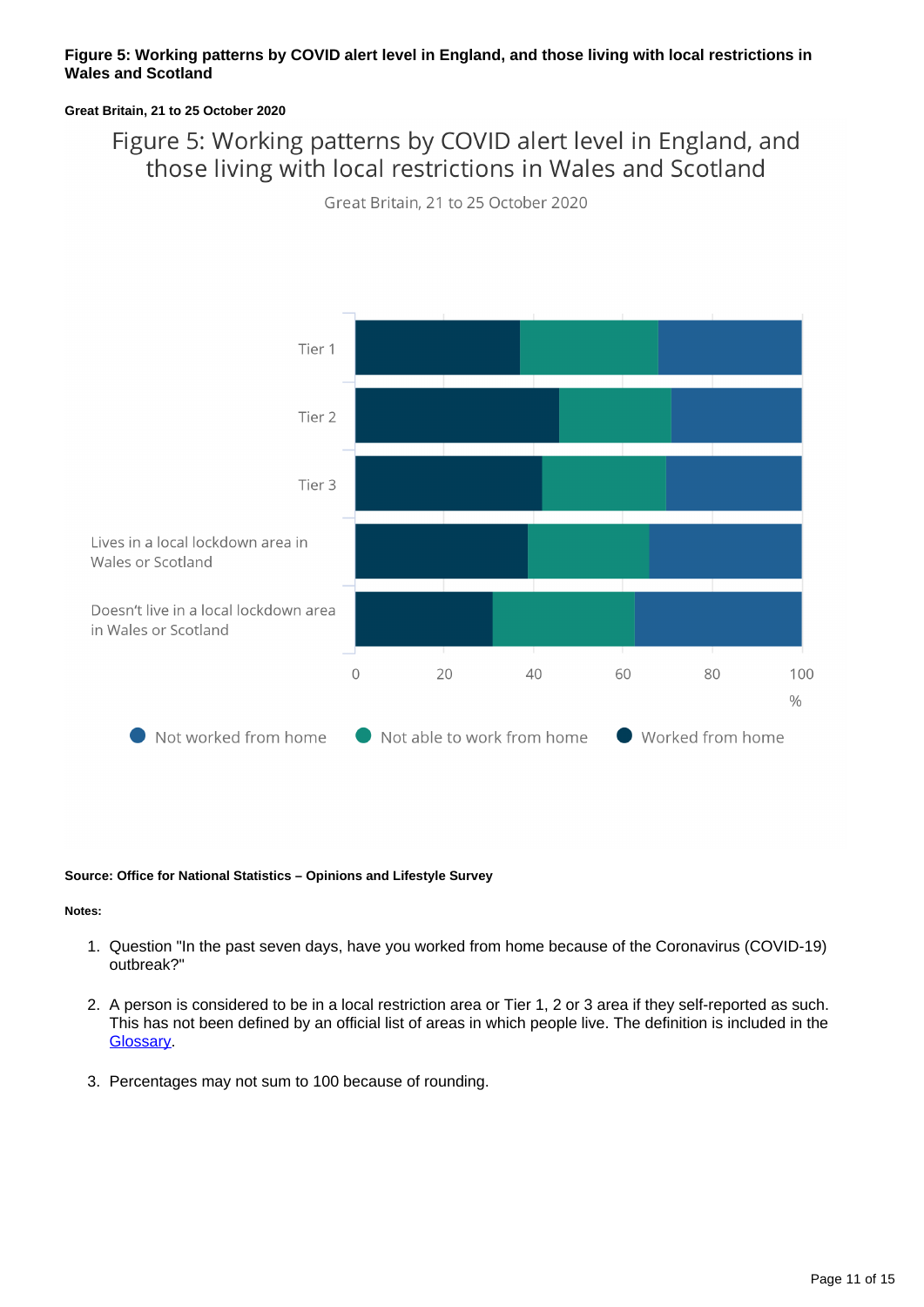#### **More about coronavirus**

- Find the latest on [coronavirus \(COVID-19\) in the UK.](https://www.ons.gov.uk/peoplepopulationandcommunity/healthandsocialcare/conditionsanddiseases)
- All ONS analysis, summarised in our [coronavirus roundup.](https://www.ons.gov.uk/peoplepopulationandcommunity/healthandsocialcare/conditionsanddiseases/articles/coronaviruscovid19roundup/latest)
- View [all coronavirus data](https://www.ons.gov.uk/peoplepopulationandcommunity/healthandsocialcare/conditionsanddiseases/datalist).
- Find out how we are [working safely in our studies and surveys.](https://www.ons.gov.uk/news/statementsandletters/ensuringyoursafetyduringcovid19)

## <span id="page-11-0"></span>**4 . Social impacts on Great Britain data**

[Coronavirus and the social impacts on Great Britain](https://www.ons.gov.uk/peoplepopulationandcommunity/healthandsocialcare/healthandwellbeing/datasets/coronavirusandthesocialimpactsongreatbritaindata) Dataset | Released 30 October 2020 Indicators from the Opinions and Lifestyle Survey (OPN) to understand the impact of the coronavirus (COVID-19) pandemic on people, households and communities in Great Britain. Includes breakdowns by atrisk age, sex and underlying health condition.

# <span id="page-11-1"></span>**5 . Glossary**

### **Underlying health condition**

In this bulletin, adults with an underlying health condition include those with:

- angina or a long-term heart problem
- asthma
- a learning disability such as autism spectrum disorder (ASD) or Asperger's (Asperger syndrome)
- conditions affecting the brain and nerves, such as Parkinson's disease
- cancer
- chronic obstructive pulmonary disease (COPD) or a long-term lung problem
- diabetes
- kidney or liver disease
- a weakened immune system such as the result of conditions as HIV and AIDS, or medicines such as steroid tablets or treatment for cancer
- problems with your spleen -- for example, sickle cell disease, or if you have had your spleen removed
- being overweight (having a BMI of 40 or above)
- an organ transplant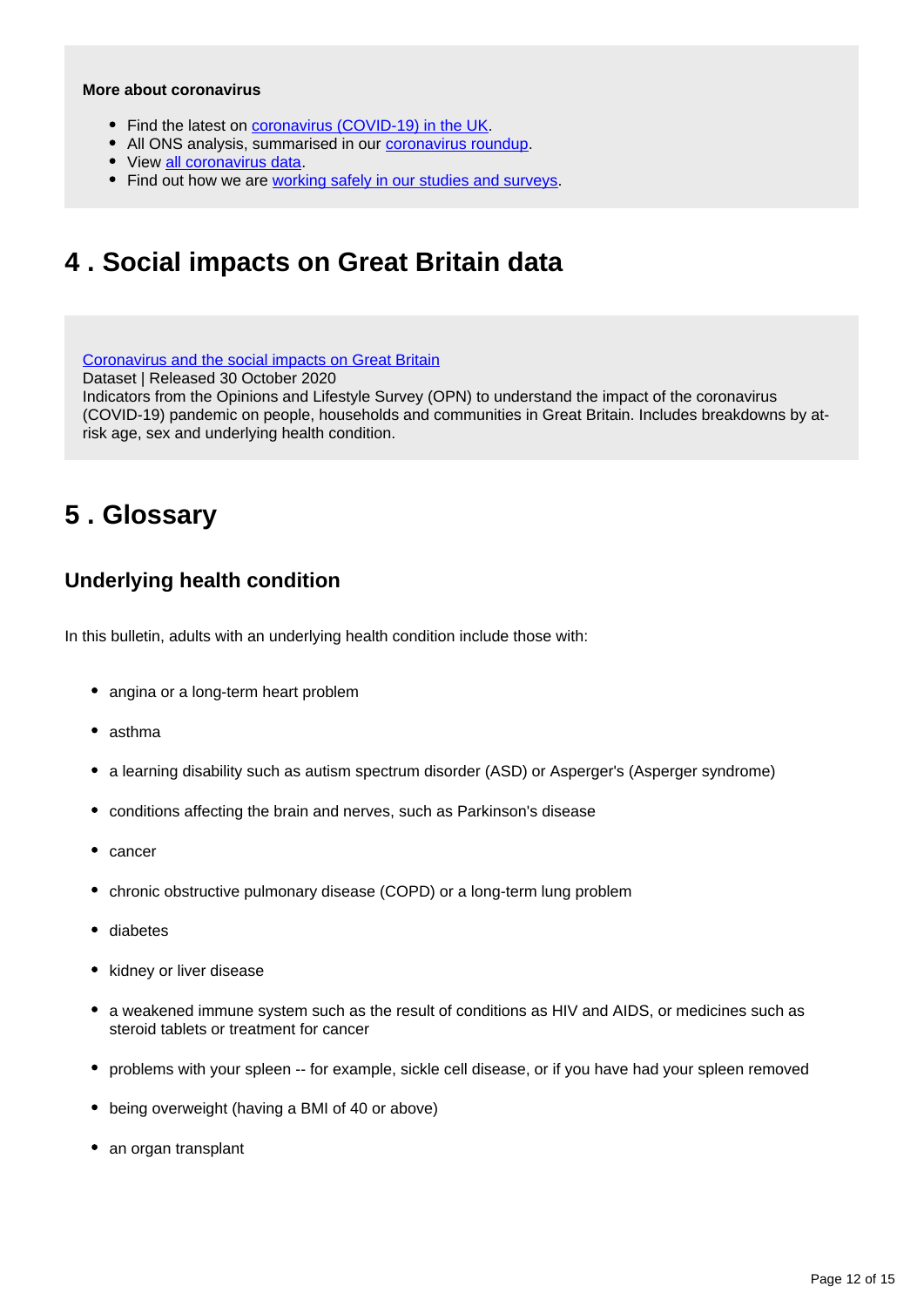## **Working adults**

For this survey, a person is said to be a "working adult" if:

- they had a paid job, either as an employee or self-employed
- they did any casual work for payment
- they did any unpaid or voluntary work in the previous week

### **Local restriction areas in Scotland and Wales**

Those that live in a local lockdown area in Scotland and in Wales are those who responded "yes" to the question "Do you live in an area that is currently under local lockdown measures?", therefore it is self-reported and not measured using an official list of where people live. Please note the survey period covers the periods both before and after the introduction of the national "firebreak" in Wales.

# <span id="page-12-0"></span>**6 . Measuring the data**

The Opinions and Lifestyle Survey (OPN) is a monthly omnibus survey. In response to the coronavirus (COVID-19) pandemic, we have adapted the OPN to become a weekly survey used to collect data on the impact of the coronavirus on day-to-day life in Great Britain. In this wave, 6,237 individuals were sampled, with a response rate of 68% (or 4,226 individuals) for the survey conducted from 21 to 25 October 2020.

The survey results are weighted to be a nationally representative sample for Great Britain, and data are collected using an online self-completion questionnaire. Individuals who did not want to or were unable to complete the survey online had the opportunity to take part over the phone.

Where changes in results from previous weeks or differences between groups are presented in this bulletin, associated [confidence intervals](https://www.ons.gov.uk/methodology/methodologytopicsandstatisticalconcepts/uncertaintyandhowwemeasureit#confidence-interval), which are included in the associated datasets, indicate their significance.

## **Sampling**

A sample of 6,237 households was randomly selected from those that had previously completed the Labour Market Survey (LMS). From each household, one adult was selected at random but with unequal probability. Younger and older (over 74 years) people were given higher selection probability than other people because of under-representation in the sample available for the survey.

## **Weighting**

The responding sample contained 4,226 individuals (68% response rate). Survey weights were applied to make estimates representative of the population.

Weights were first adjusted for non-response and attrition. Subsequently, the weights were calibrated to satisfy population distributions considering the following factors: sex by age, region, tenure, highest qualification and employment status. For age, sex and region, population totals based on projections of mid-year population estimates for October 2020 were used. The resulting weighted sample is therefore representative of the Great Britain adult population by a number of socio-demographic factors and geography.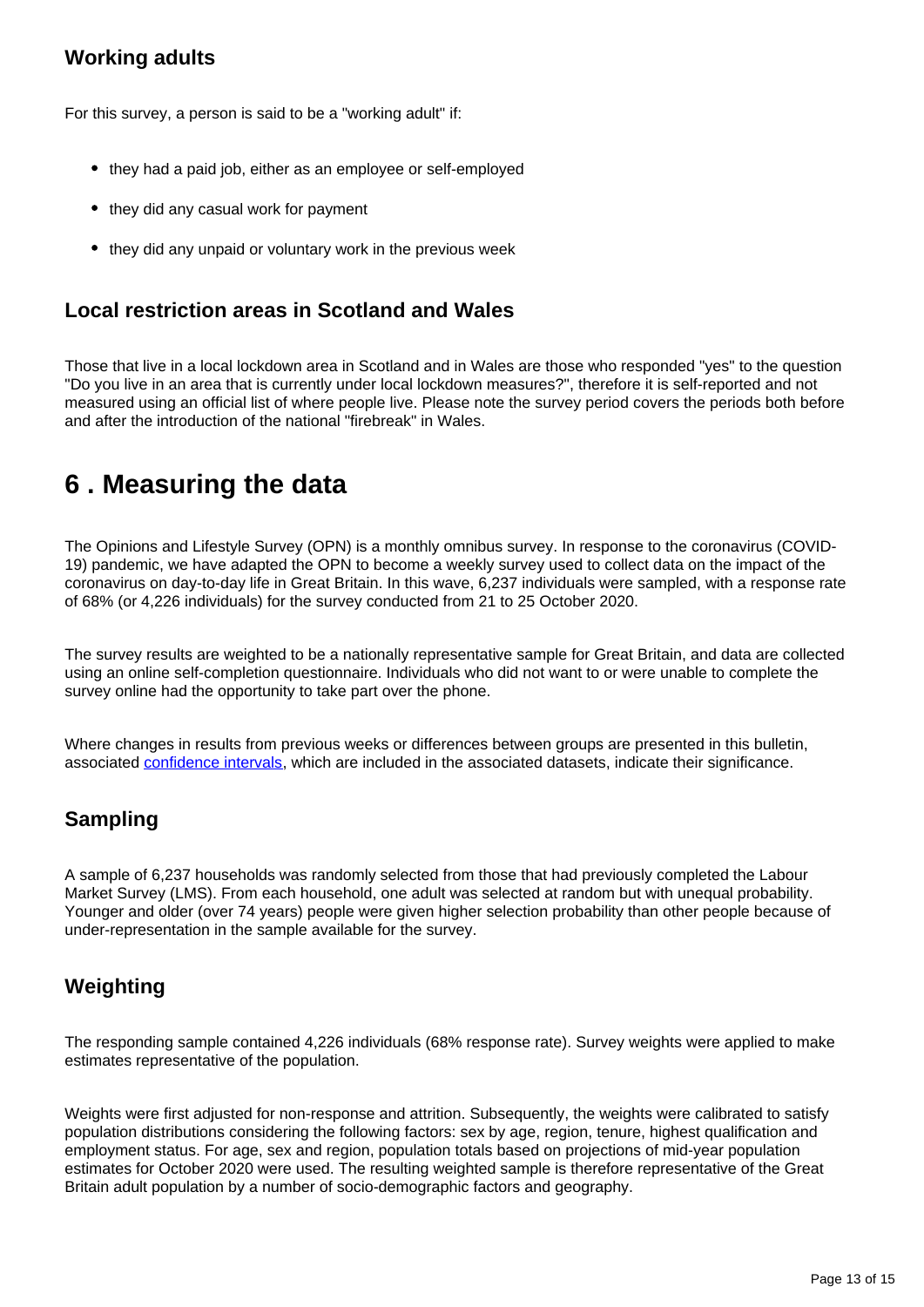# <span id="page-13-0"></span>**7 . Strengths and limitations**

The main strengths of the Opinions and Lifestyle Survey (OPN) include:

- it allows for timely production of data and statistics that can respond quickly to changing needs
- it meets data needs: the questionnaire is developed with customer consultation, and design expertise is applied in the development stages
- robust methods are adopted for the survey's sampling and weighting strategies to limit the impact of bias
- quality assurance procedures are undertaken throughout the analysis stages to minimise the risk of error

The main limitations of the OPN include:

comparisons between periods and groups must be done with caution as estimates are provided from a sample survey; as such, [confidence intervals](https://www.ons.gov.uk/methodology/methodologytopicsandstatisticalconcepts/uncertaintyandhowwemeasureit#confidence-interval) are included in the datasets to present the sampling variability, which should be taken into account when assessing differences between periods, as true differences may not exist